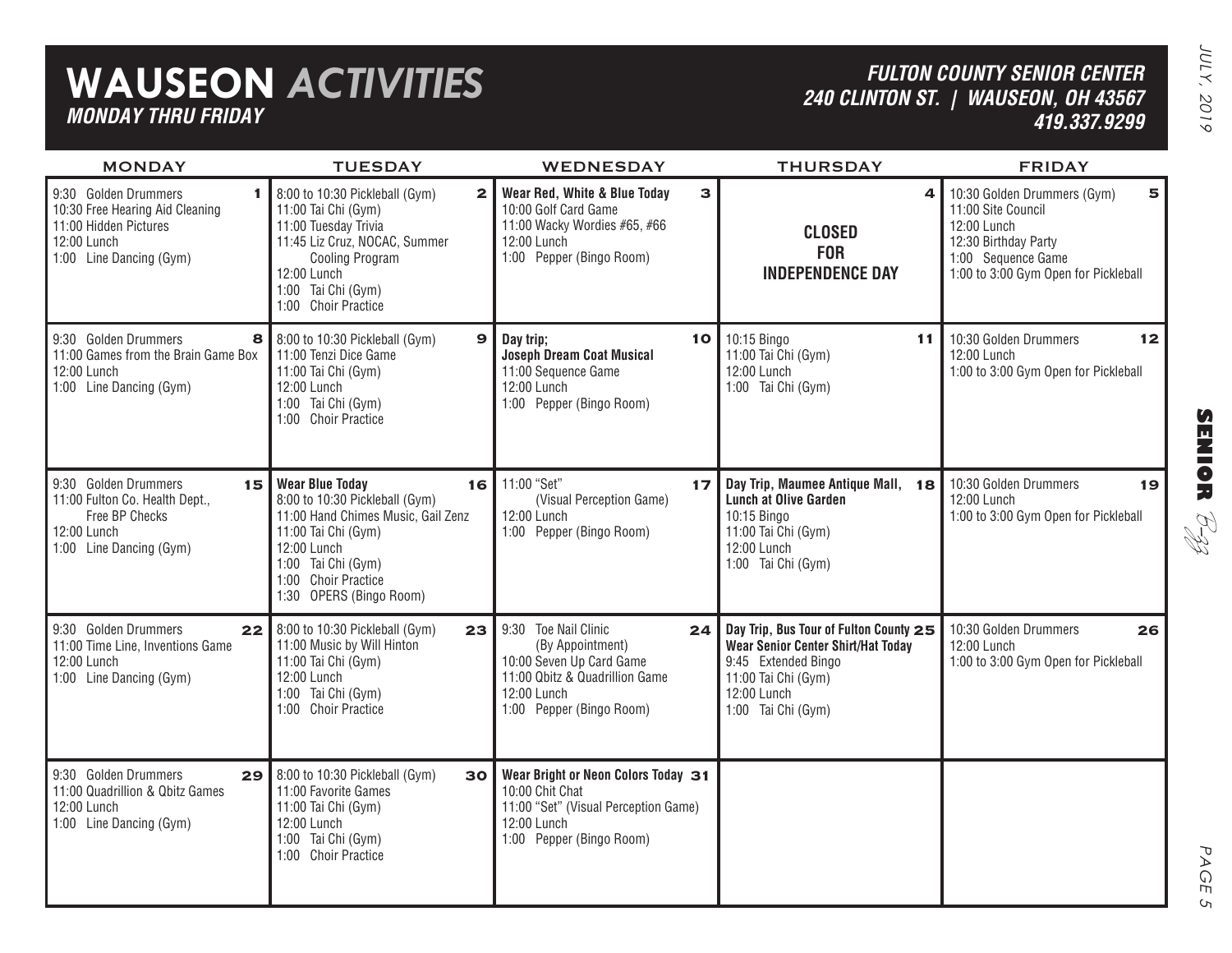## *ARCHBOLD - SCOUT CABIN inside ruihley park, w. williams st. tues. & FRI.*

## **ARCHBOLD / FAYETTE** *ACTIVITIES*

*FAYETTE - FAMILY LIFE CENTER306 E. Main Street MON., Wed., & THURS.*

| <b>MONDAY</b>                                                                                                                                     | <b>TUESDAY</b>                                                                                                                                                                        | <b>WEDNESDAY</b>                                                                                                                                                       | <b>THURSDAY</b>                                                                                                 | <b>FRIDAY</b>                                                                                                                |
|---------------------------------------------------------------------------------------------------------------------------------------------------|---------------------------------------------------------------------------------------------------------------------------------------------------------------------------------------|------------------------------------------------------------------------------------------------------------------------------------------------------------------------|-----------------------------------------------------------------------------------------------------------------|------------------------------------------------------------------------------------------------------------------------------|
| 10:00 Hidden Pictures<br>11:00 Games from Brain Games Box<br>12:00 Lunch<br>1:00 Games                                                            | 10:00 Coffee Time<br>2 <sup>1</sup><br>11:00 Games from Brain Games Box<br>12:00 Lunch<br>1:00 Pepper                                                                                 | Wear Red, White & Blue Today<br>3<br>10:00 Site Council<br>10:30 Bingo<br>12:00 Lunch with Birthday Cake<br>1:00 Puzzles                                               | $\Delta$<br><b>CLOSED</b><br><b>FOR</b><br><b>INDEPENDENCE DAY</b>                                              | Wear Red, White & Blue Today<br>5<br>10:00 Site Council<br>10:30 Bingo<br>12:00 Lunch with Birthday Cake<br>1:00 Word Search |
| 10:00 Coffee Time<br>8<br>11:00 "Name that Patriotic Tune,"<br>Karin Weldy, Community<br><b>Health Professionals</b><br>12:00 Lunch<br>1:00 Cards | 10:00 Pepper<br>$\mathbf{9}$<br>11:00 Zingo<br>12:00 Lunch<br>1:00 Games                                                                                                              | Day Trip,<br>10<br><b>Joseph Dream Coat Musical</b><br>10:00 Slap Jack Card Game<br>11:00 Music by Gail Zenz, Hand Chimes<br>12:00 Lunch<br>1:00 Cards & Games         | 10:30 Bingo<br>11<br>12:00 Lunch<br>1:00 Word Search                                                            | 10:30 Bingo<br>12<br>12:00 Lunch<br>1:00 Puzzles                                                                             |
| 10:30 Bonus Bingo (Bring pennies) 15<br>12:00 Lunch<br>1:00 Games                                                                                 | <b>Wear Blue Today</b><br>16 <br>10:00 Hidden Pictures<br>11:00 "Just So You Know," & Free BP<br>Checks; Fulton Co. Health Dept.<br>12:00 Lunch<br>1:00 Pepper                        | <b>Wear Blue Today</b><br>17<br>10:00 Five Crowns Card Game<br>11:00 Zingo or Brain Games from Box<br>12:00 Lunch<br>1:00 Word Search                                  | Day Trip, Maumee Antique Mall, 18<br><b>Lunch at Olive Garden</b><br>10:30 Bingo<br>12:00 Lunch<br>1:00 Puzzles | 10:30 Bingo<br>19<br>12:00 Lunch<br>1:00 Cards                                                                               |
| 10:00 Chit Chat<br>22<br>11:00 "Just So You Know," & Free BP<br>Checks; Fulton Co. Health Dept.<br>12:00 Lunch<br>1:00 Cards & Games              | 10:00 Pepper<br>23<br>11:00 Don't Be Fooled by Current<br>Scams; Better Business Bureau,<br>Nancy Hendricks, Senior<br><b>Relations Specialist</b><br>12:00 Lunch<br>1:00 Word Search | 10:00 Cards<br>24<br>11:00 Understanding and Responding<br>to Dementia-Related Behavior,<br>Dr. Lynn Ritter, Alzheimer's<br>Association<br>12:00 Lunch<br>1:00 Puzzles | Day Trip, Bus Tour of Fulton County 25<br>10:00 Extended Bingo<br>12:00 Lunch<br>1:00 Cards                     | 10:30 Bingo<br>26<br>12:00 Lunch<br>1:00 Cards & Games                                                                       |
| 10:00 Cards<br>29<br>11:00 Games from Brain Games Box<br>12:00 Lunch<br>1:00 Word Search                                                          | 10:00 Seven Up Card Game<br>11:00 Music by Peter Villalovos<br>& friends<br>12:00 Lunch<br>1:00 Puzzles                                                                               | 30 10:00 Chit Chat<br>31<br>11:00 Music by Phyllis Page<br>12:00 Lunch<br>1:00 Cards                                                                                   |                                                                                                                 |                                                                                                                              |

# **SENIOR** B-zz

JULY, 2019 JULY, 2019

> PAGE PAGE 7  $\vee$